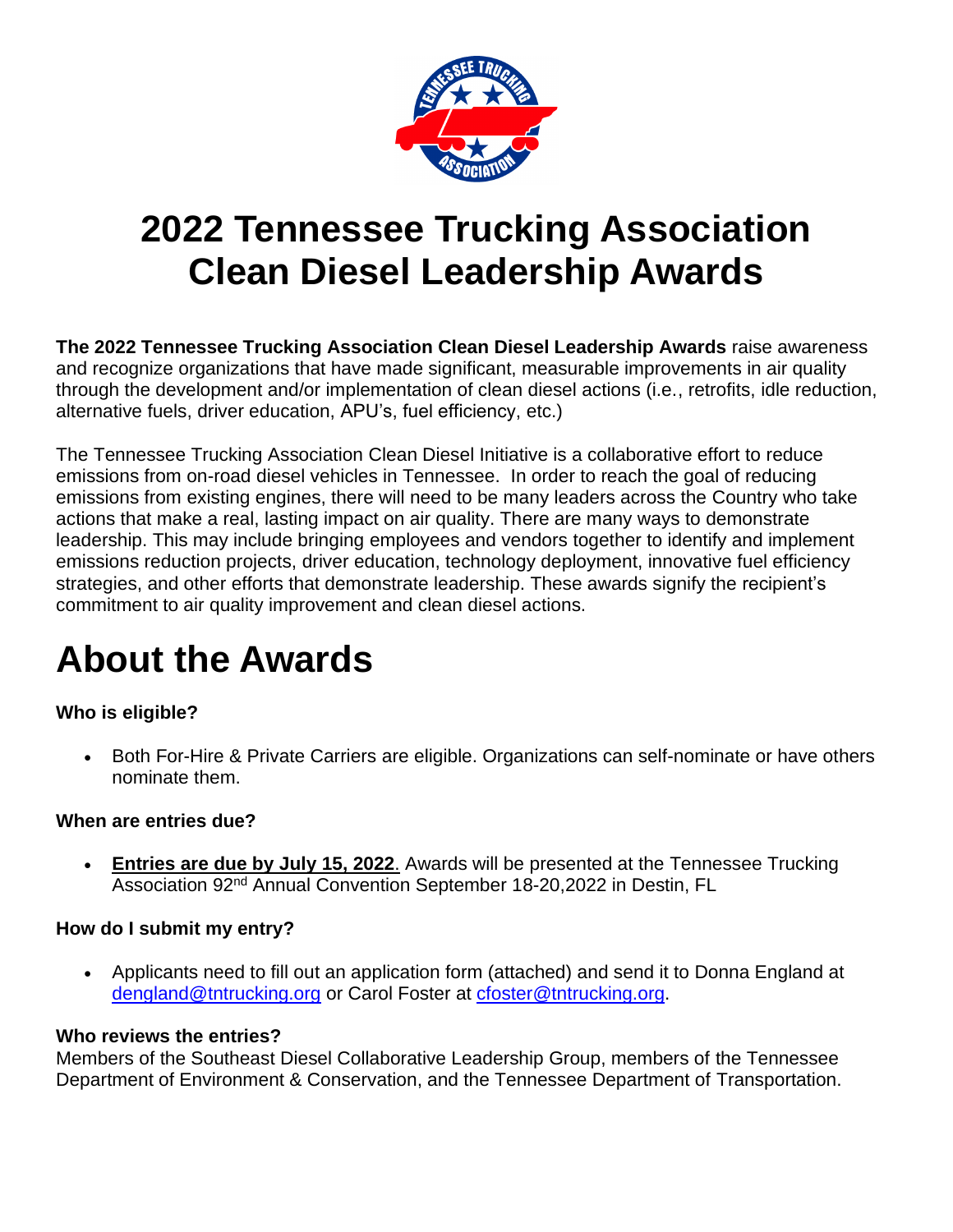# **How will the entries be judged?**

Each entry will be reviewed on the following general criteria:

- The entry directly or indirectly (i.e., by encouraging actions) reduces air pollution through clean diesel actions
- The entry provides a model for others to follow (is replicable)
- The entry's positive outcomes are continuing/sustainable
- The entry demonstrates effective collaboration and partnerships
- The organization submitting the entry has effectively measured/evaluated the outcomes of the project, program, or technology
- The entry uses innovative technology and/or takes an innovative approach to reducing emissions from diesel engines

# **How many awards will be given?**

• The number of awards will be contingent upon the quality of nominations submitted.

# **2009 / 2010 / 2011 / 2012 / 2013 / 2014 / 2015 / 2016 / 2017 / 2018 / 2019 / 2020 / 2021 Clean Diesel Leadership Winners**

As a reminder, the companies listed below are eligible for the 2022 Clean Diesel Award if they have undertaken actions different from those for which they were recognized in 2009, 2010, 2011, 2012, 2013, 2014, 2015, 2016, 2017, 2018, 2019, 2020 or 2021:

**Averitt Express – 2009, 2010, 2011, 2012, 2014, 2015, 2016, 2017, 2018, 2019, 2020, 2021 Big G Express – 2009, 2012, 2015, 2016, 2019 Danny Herman Trucking – 2009 Hill's Pet Nutrition Sales, Inc. – 2011 M & W Transportation Co. Inc. – 2012, 2014, 2015, 2017, 2018, 2020, 2021 Milan Express, Inc. – 2012, 2013 Pemberton Truck Lines, Inc., 2019 Quickway Distribution Services, Inc. – 2011, 2020 R. E. West, Inc. – 2009, 2010, 2012, 2014 Sharp Transport, Inc. - 2016 Skyline Transportation – 2009, 2013 TCW, Inc. – 2009, 2010, 2011, 2012, 2013, 2014, 2015, 2016, 2017, 2018, 2019, 2020, 2021 TLD Logistics Services, Inc. - 2010 Titan Transfer, Inc. – 2009, 2013, 2014, 2015. 2016, 2017, 2018, 2019, 2020, 2021 UPS – 2010 U.S. Xpress Enterprises, Inc., 2017, 2019, 2020, 2021 Volunteer Express, Inc. – 2009, 2010, 2011 YRC Worldwide, 2013**